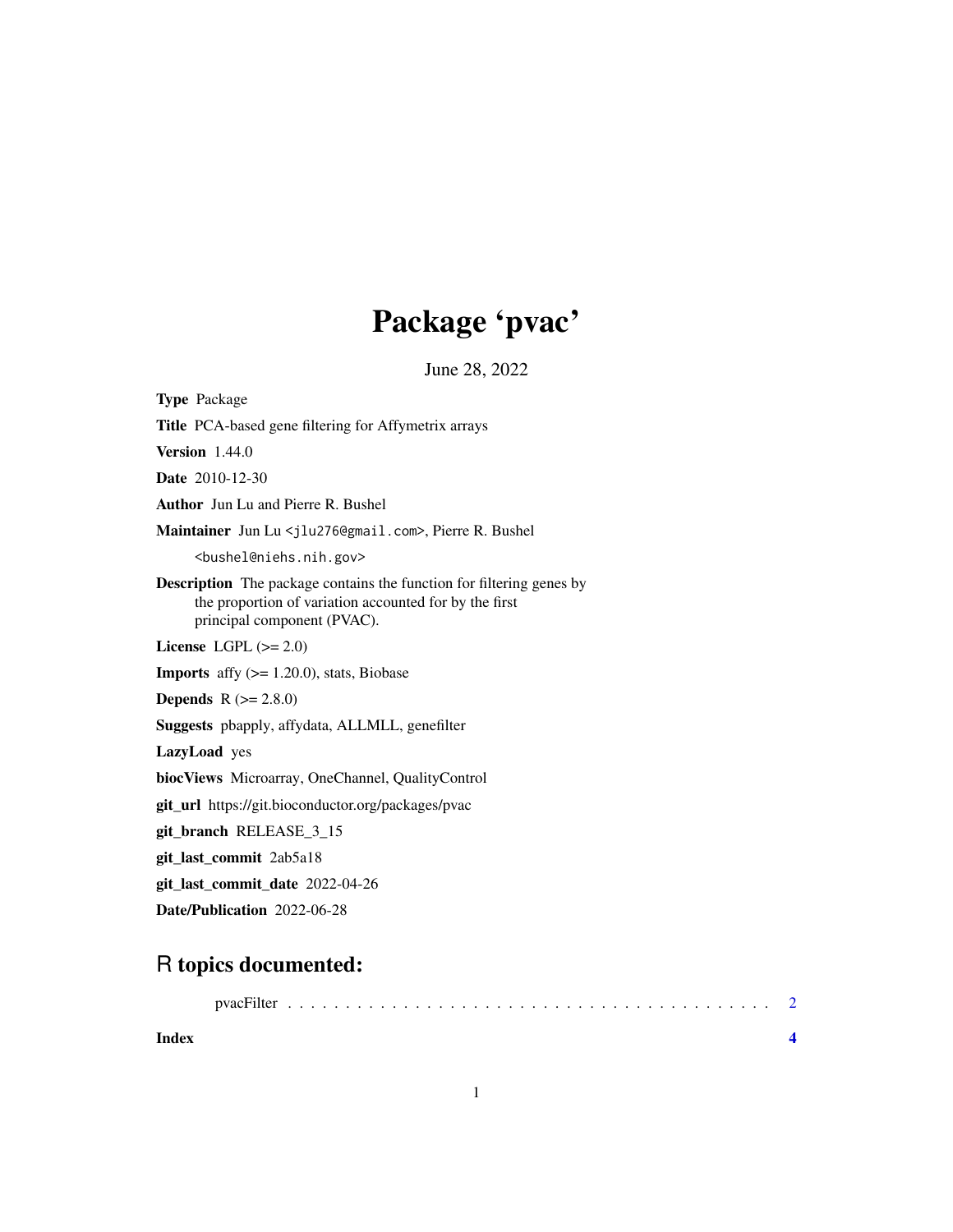<span id="page-1-0"></span>pvacFilter *Filter genes by the proportion of variation accounted for by the first principal component (PVAC)*

#### Description

Compute the PVAC scores, derive a filtering threshold value, and return the names of probesets that have passed the filter

#### Usage

pvacFilter(abatch, pct=0.99)

#### Arguments

| abatch | an instance of AffyBatch from the function call ReadAffy                                                                                                          |
|--------|-------------------------------------------------------------------------------------------------------------------------------------------------------------------|
| pct    | the percentile value of the emperical distribution of PVAC scores of a set of<br>"non-expressed" genes. Used to select the filtering threshold. The default value |
|        | is $0.99$ .                                                                                                                                                       |

#### Details

This function implements a new filtering method for Affymetrix GeneChips, based on principal component analysis (PCA) on the probe-level expression data. Given that all the probes in a probeset are designed to target one or a common cluster of transcripts, the measurements of probes in a probeset should be correlated. The degree of concordance of gene expression among probes can be approximated by the proportion of variation accounted by the first principal component (PVAC). Using a wholly defined spike-in dataset, we have shown that filtering by PVAC provides increased sensitivity in detecting truly differentially expressed genes while controlling the false discoveries. The filtering threshold value is chosen from the PVAC score distribution in a set of "non-expressed" gene (those with absent calls in all samples).

#### Value

A list with the following components,

| aset    | Names of the probesets that have passed the filter                                                                         |
|---------|----------------------------------------------------------------------------------------------------------------------------|
| nullset | Names of the presumably "non-expressed" probesets (those with absent calls<br>across all the study samples)                |
| pvac    | A named vector containing the PVAC scores of all probesets                                                                 |
| cutoff  | The PVAC cutoff value. The maximum is set to $0.5$ (which corresponds to $50\%$ )<br>of the total variation in a probeset) |

#### Author(s)

Jun Lu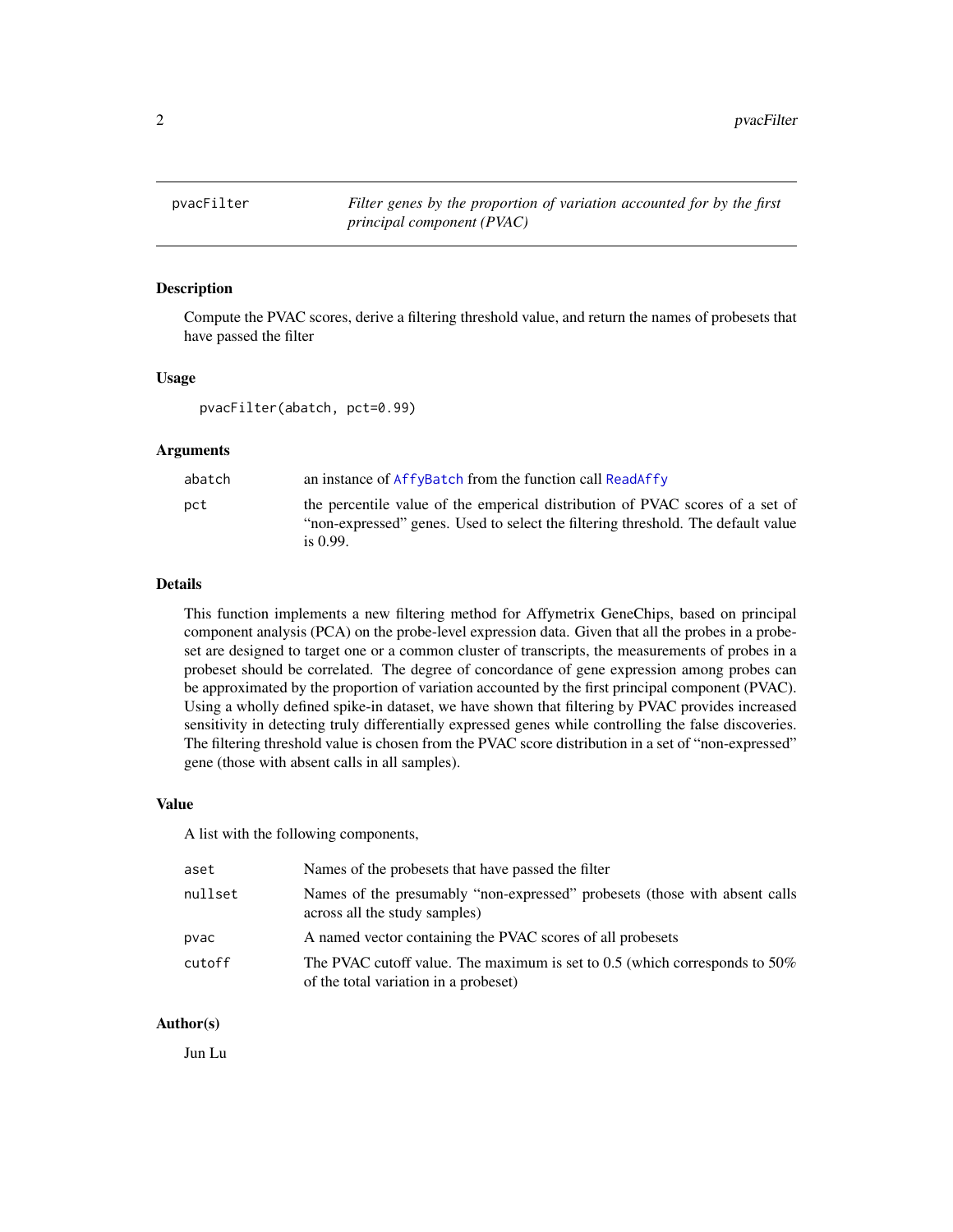#### pvacFilter 3

#### Examples

```
if ( require(affydata) ) {
  data(Dilution)
  res = pvacFilter(Dilution)
  res$aset[1:5] # 5 probesets that have passed the filter
}
```